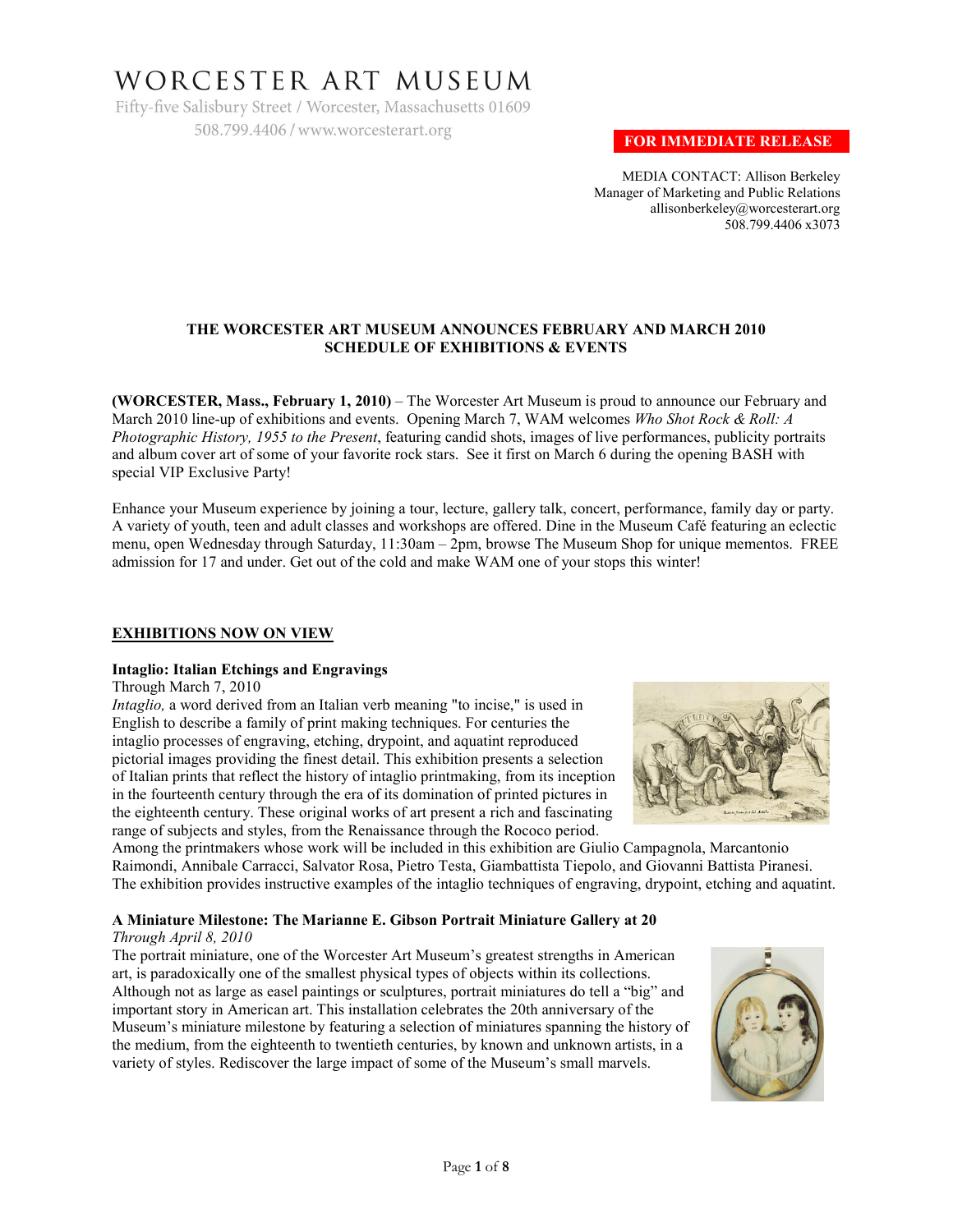## **What Matters**

## *Through August 22, 2010*

Recent art practices continue to evolve in the shadow cast years ago by Marcel Duchamp, whose simple yet extraordinary act in 1914 of selecting a common bottle rack and signing it wrenched that object out of the "useful" context and placed it in the context of "a work of art." If art offers an opportunity to rethink our engagement with the world around us, those artists who are drawn to exploring materials that are familiar yet altered as to their origins and uses seem equally invested in material experience as a way of deepening our perceptual capacities so we might arrive at new understandings of what matters. Drawn primarily from the Museum's permanent collection, the exhibition considers works spanning two decades (1988–2008) by a roster of leading contemporary artists including Claire Barclay, Willie



Cole, Melvin Edwards, Heide Fasnacht, Tony Feher, Jim Isermann, Jim Lambie, Tim Rollins and K.O.S. and Doris Salcedo and Yinka Shonibare.

#### **WALL at WAM: "Actions Speak" THINK AGAIN (David John Attyah and S.A. Bachman)** *Through September 2010*

THINK AGAIN's (David John Attyah and S.A. Bachman) WAM project focuses on the connections between political brutality and public policy, and reconsiders social problems like HIV/AIDS and violence against women. The project promotes dialogue between art and public response, between global reality and local action. *Actions Speak* is a hybrid of text, photography, drawing, etching, sculpture, and digital design. The mural's iconography—a mass of paper bones entangled in the cords of monumental microphones— links political discourse directly to individual bodies. The murals' cascade of words associated with brutality and stigmatization is



echoed in a corresponding projection on the Museums' façade. Streetside, the projection of an open microphone, awaiting a speaker, accompanies a succession of words from the mural, out of which emerge words of empowerment and positive action. Upcoming projections 3rd Thursday of each month, after dark: February 18, March 18.

## **UPCOMING EXHIBITIONS**

## **Who Shot Rock & Roll: A Photographic History, 1955 to the Present**

### *March 7 - May 30, 2010*

Rock & Roll became the American rite of passage in the twentieth century. Each generation since World War II has created various concoctions of African-derived blues and European folk ballads, mixed with American jazz. The visual expression of this music, and its history, are represented in the exhibition *Who Shot Rock & Roll: A Photographic History, 1955 to the Present.* Rock & Roll captures the anxiety of youth, its pentup fury, and awakening sexuality. The photographs reflect these feelings and ideas, with all their contradictions, excitement and energy. The exhibition includes the work of photographers who used their cameras to explore and interpret the music, striving to share its creative energy. Among them are candid shots, photographs of live performance, publicity portraits, and album cover art. *Who Shot Rock & Roll* was organized by the photography historian Gail Buckland, for the Brooklyn Museum. The exhibition is accompanied by a catalog available in The Museum Shop.



*Special events include an opening BASH with VIP Party on March 6, plus lectures, talks, tours, family day (March 21) and related classes.*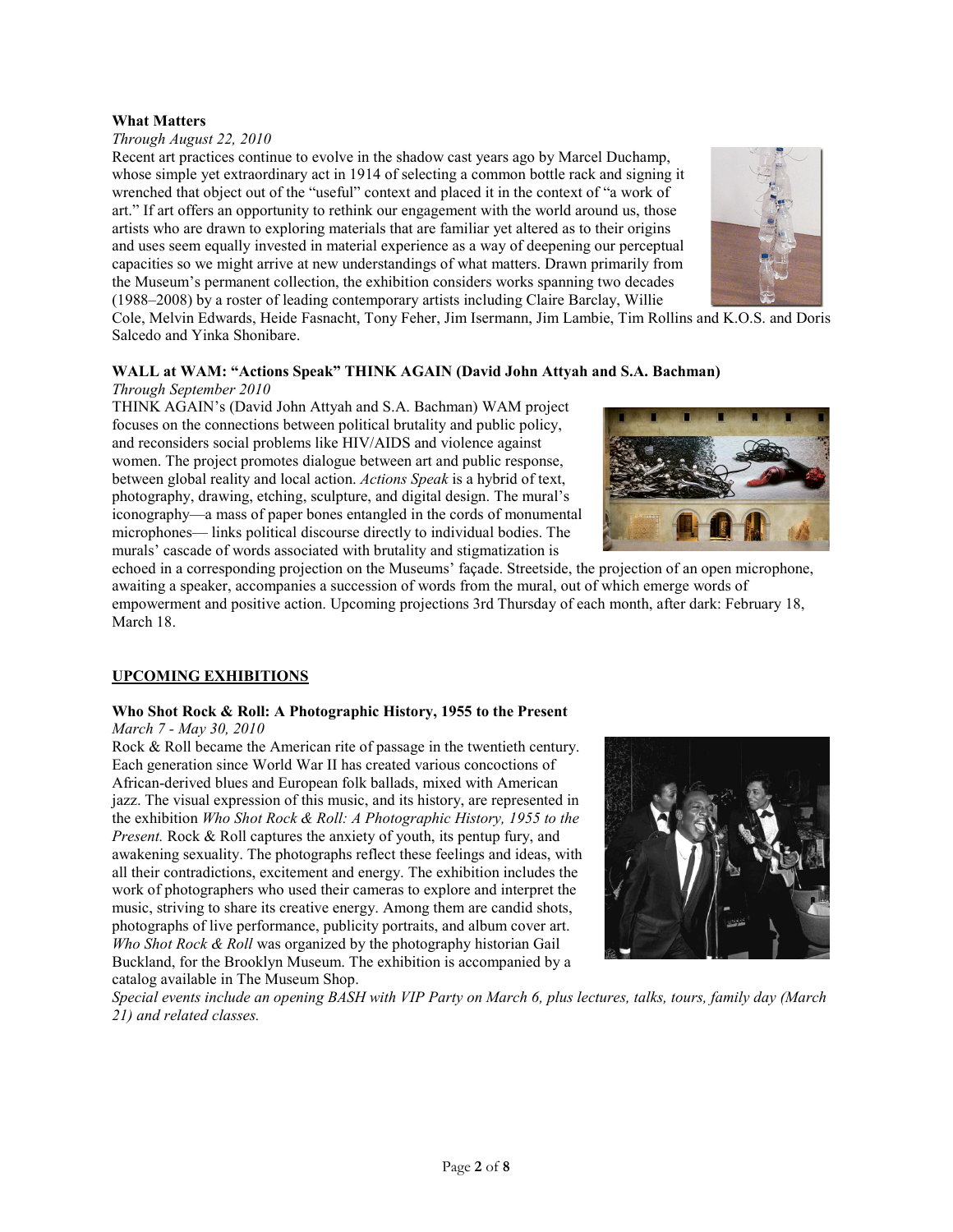## **GALLERIES OF NOTE**

### **New Chinese Decorative Arts Gallery**

Chinese ceramics and works of jade and other exquisite stones are now on view at the Worcester Art Museum, in a new gallery dedicated to Chinese decorative arts. Most of the objects were created in late imperial China between the Song (960–1279) and Qing (1644–1911) dynasties, when Chinese culture flourished with imperial patronage and scholar-officials and affluent merchants emerged as consumers of luxury goods. The demand for elegant works to decorate shelves or desks inspired masterpieces of exceptional beauty and technical virtuosity. Jade, associated with status and invested with noble, evil-averting properties, was laboriously fashioned through grinding with tools and abrasive powders. Chinese ceramics of varied shapes were crafted to perfection and embellished with sophisticated glazes and innovative decorative techniques, eventually giving rise to a flourishing porcelain industry in Jingdezhen (Jiangxi province). Some works creatively reinterpreted ancient models and motifs, while others were charged with symbolic meanings—flower, fruit and animal motifs conveyed wishes for a long life, fortune, health, success, happy marriage or children.

#### **Refreshed American Galleries**

The suite of American galleries known as the Lower Third has re-opened with old favorites and sure-to-be-new friends for visitors to discover. "One of the Museum's greatest strengths in American art is its unrivalled Early American holdings," said Dr. William Rudolph, Curator of American Art. "This new, refreshed look concentrates on our outstanding works of seventeenth, eighteenth and nineteenth century portraiture, landscape, and genre painting—with the stars of our collection, Mr. and Mrs. Freake and Baby Mary, front and center. Our American art is fantastic—it was just time for a bit of a face-lift to the galleries to make our works look their best." One of the new changes to the gallery installation is the concentration in the Louisa Dresser Campbell Gallery of Spanish Colonial Art, shown through examples of Baroque religious painting, secular portraiture, and folk devotional sculpture. "The Spanish Colonial Empire stretched across parts of the United States, Mexico, Central and South America for nearly four hundred years," said Rudolph. "Our examples now on view provide a fascinating, concise contrast to the British tradition that has been such a cornerstone of our colonial collections."

#### **EVENTS – February 2010**

#### **Career Night**

#### *Wednesday, February 3, 5:30-8pm*

Are you a college student thinking about a career in a Museum environment? Hear from a panel of art professionals, and then take part in break-out sessions to learn more about the careers that interest you most. For a list of our distinguished panelists check out the [flyer](http://www.worcesterart.org/WAM_public_images/career_night_2010_flyer.pdf) online. RSVP by Friday, January 29 to Debby Aframe at [debbyaframe@worcesterart.org.](mailto:debbyaframe@worcesterart.org) Free.

#### **Black History Month Celebration**

*Sunday, February 7, 1-3pm* To commemorate the achievements of African Americans, the Museum hosts a special reception in celebration of Black History Month. View works created by Worcester youth participating in the Rev. Dr. Martin Luther King Jr. Keeping the Dream Alive Essay Contest, on display January 30-February 10. Free with Museum admission.

## **February Tour of the Month: Belgian & Flemish Art**

*Wednesday, February 10, 2pm Saturday, February 13, 2pm* Join Docent Otti Levine for an exploration of the fascinating art in the Museum's Belgian and Flemish collection. Free with Museum admission.

#### **WAM Zip Trip: Asian Decorative Arts**

*Saturday, February 13, 12pm*

Art is on the fast track, as the Museum invites visitors to take part in a fast-paced docent-led gallery talk. Zip Trip tours are approximately 20 minutes and are designed to offer a short but in-depth view of a single work (or artist) on view in the Museum. This tour concentrates on [Asian Decorative Arts.](http://www.worcesterart.org/Exhibitions/chinese_decorative.html) Free with Museum admission.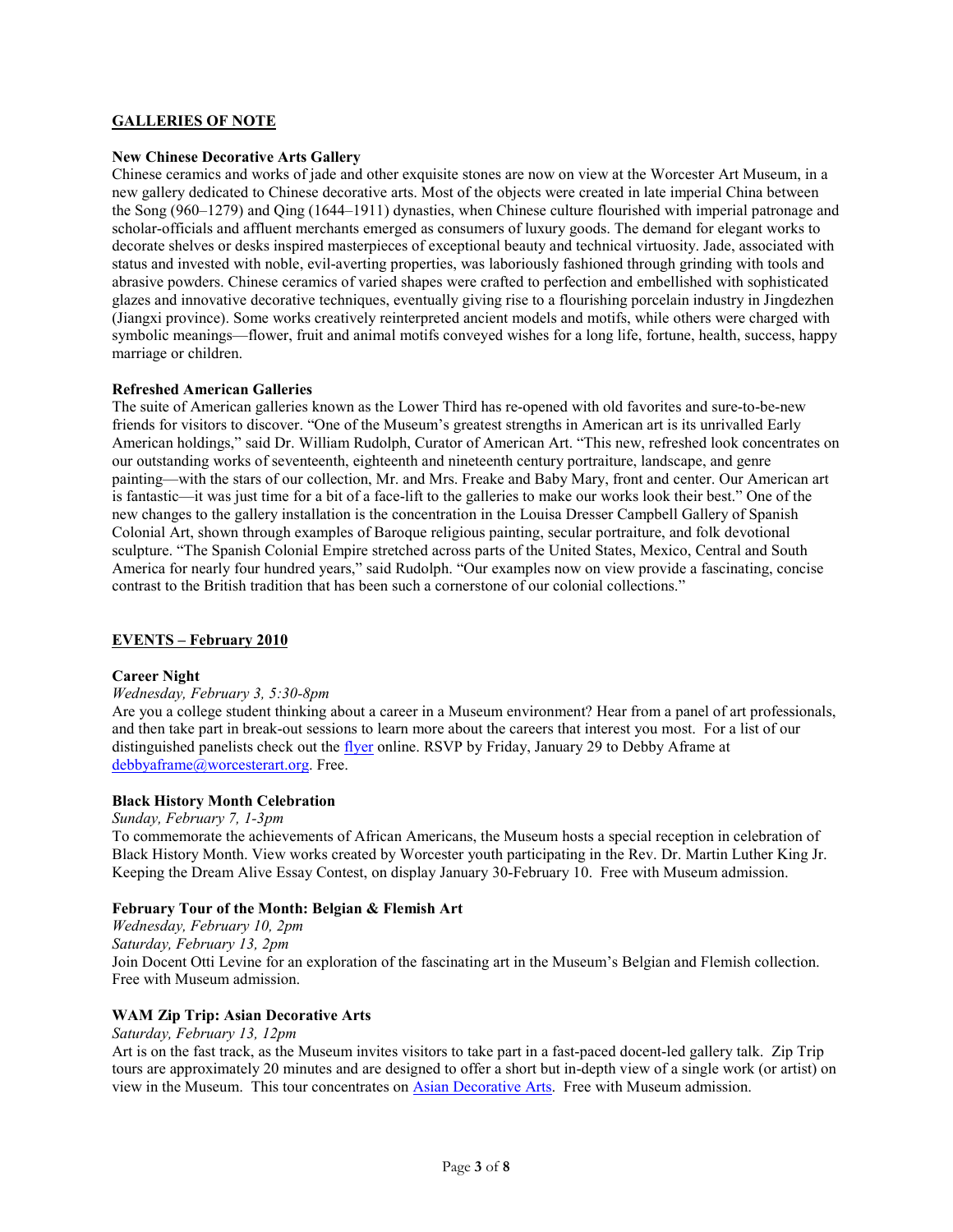## **ArtTime Workshop: Pop-up Cards**

#### *Sunday, February 14, 2–4pm*

Bring your expression of love to life in this adult/child (aged 6–10) *ArtTime* 2 hour workshop. Create vibrant and entertaining cards with images that literally jump off the page and into the hearts of lucky recipients. Fees include all materials. Registration strongly suggested. Learn more by calling 508.793.4333 or 508.793.4334, or register [online.](https://educationreg.worcesterart.org/CourseStatus.awp?~~10WYAT101)  \$40 Member, \$50 nonmember for one child and one adult. \$60 Member, \$70 nonmember for two children and one adult.

#### **February Fun Vacation Week Workshops: Stories In Art!**

#### *Tuesday–Friday, February 16–19*

Let *Feb Fun* workshops transport your child out of the cold New England winter. Offering a selection of two-hour workshops in the morning and afternoon each day along with extended day activities, students can come to the Museum for a half-day of creativity or an entire day of fun! Students ages 3–17 will engage in exciting workshops exploring this year's theme, *Stories In Art.* Learn more by calling 508.793.4333 or 508.793.4334, or browse the Feb Fun brochure [online.](http://www.worcesterart.org/Education/) Register early as classes fill quickly!

#### **Seigfried Comes to WAM**

#### *Thursday, February 18, 2:45pm*

Come take part in this very special event with the author and illustrator of Siegfried, a book about the cuddly stegosaur that runs away from his home at the Econtarium to explore other Worcester landmarks including the Worcester Art Museum! Join Cookie Nelson and Michael McMenemy as they talk about writing and illustrating the book the book (Michael might even show you how to draw Siegfried) and then enjoy Cookie's delightful reading of the book. After, stay to meet both and get your personal copy of the book signed. Don't have the book yet? Pick up a copy at the Museum Shop! Free with Museum admission. Children 17 and under are always free.

## **Third Thursdays: Music, Tastings & Art**

*Thursday, February 18, 5:30-8pm*

Enjoy music, tastings and art during Third Thursdays @ WAM. In February listen to gypsy jazz with [Ameranouche,](http://www.ameranouche.com/)  coffee tastings with Mark Johns of Billy Goat Beanery, desserts from Crown Bakery, and a *Sin and Seduction* themed tour of works in the collection. Always great company, cash bar. Held in the Café. Free with Museum admission.

#### **WAM Zip Trip: Images of Divinity**

## *Saturday, February 27, 12pm*

Art is on the fast track, as the Museum invites visitors to take part in a fast-paced docent-led gallery talk. Zip Trip tours are approximately 20 minutes and are designed to offer a short but in-depth view of a single work (or artist) on view in the Museum. This tour concentrates on *Images of Divinity*. Free with Museum admission.

#### **EVENTS – March 2010**

#### **Youth Art Month**

#### *March 1–31*

As many towns and school systems contemplate the possibility of cutting their art programs due to budget shortfalls, the Worcester Art Museum joins the Massachusetts Art Education Association and art teachers throughout the state in an exhibition and celebration that focuses on the importance of art in a child's education[. Youth Art Month](http://www.massarted.com/yam.html) (YAM) encourages public support for quality school art programs. Young artists in grades K–12 from schools throughout central Massachusetts create the artwork for this annual month-long exhibition in the Museum's Higgins Education Wing. You'll be inspired by the creativity and talent of the young artists right here in Massachusetts. Come see YAM at WAM 2010 and experience first-hand the importance of art in the curriculum. Free.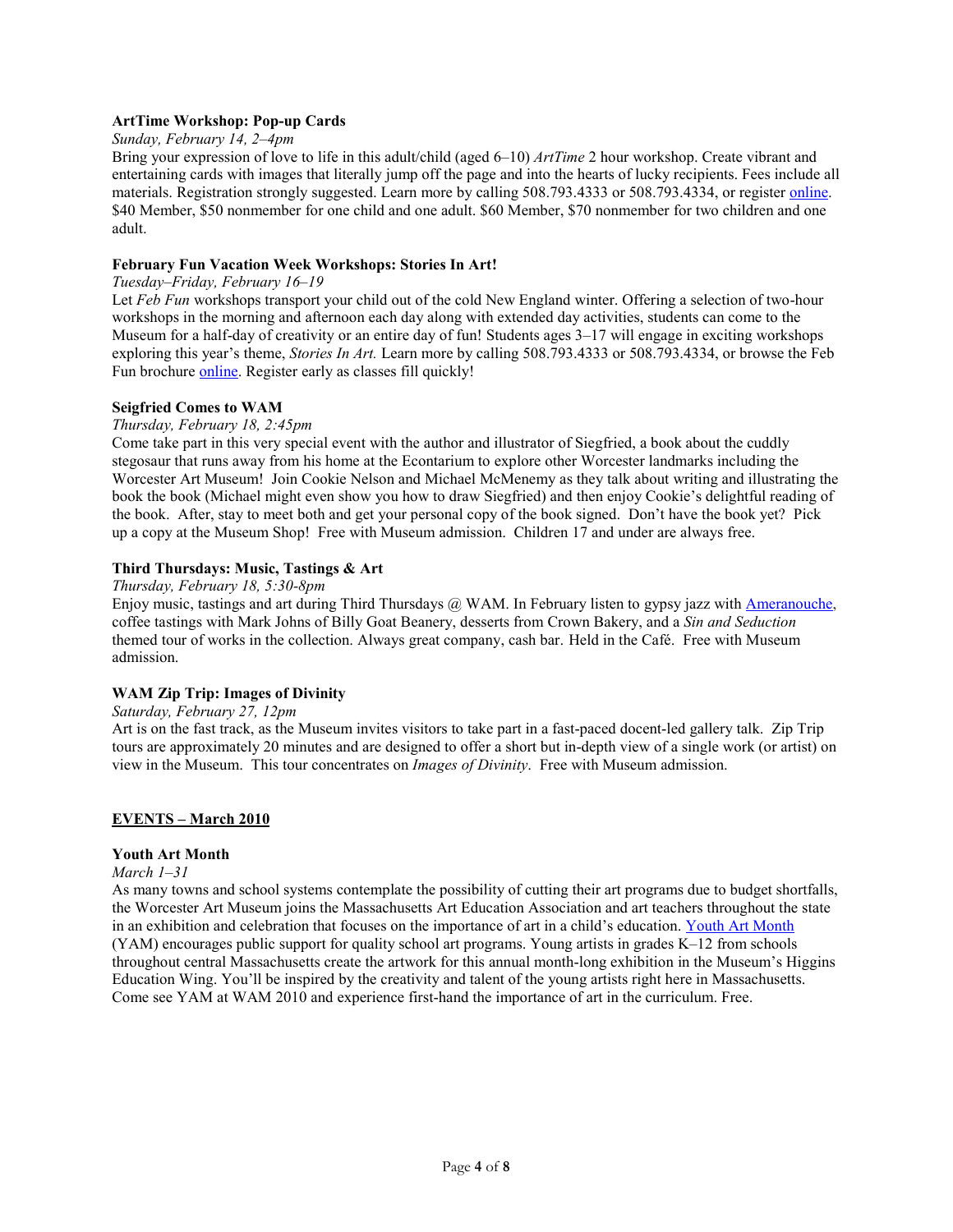## **Back Stage Pass: Curator Talks on the Collection, Understanding What Matters with Susan Stoops**

Tuesday, March 2, 5:30-7pm

This discussion with the curator about the contemporary exhibition *[What Matters](http://www.worcesterart.org/Exhibitions/what_matters.html)* offers an opportunity to rethink our engagement with the world around us. Drawn primarily from the Museum's permanent collection, the exhibition considers works spanning two decades (1988-2008) by artists who are drawn to exploring materials that are familiar yet altered as to their origins and uses. Featured artists will include Tony Feher, Tim Rollins and K.O.S., Doris Salcedo and Yinka Shonibare. \$15 Member, \$25 nonmember (sign up for all four talks and save \$10). Learn more by calling 508.793.4333 or 508.793.4334, or register [online.](https://educationreg.worcesterart.org/wconnect/CourseStatus.awp?~~10WAHST367)

## **Who Shot Rock & Roll Exclusive VIP Preview Party**

## *Saturday, March 6, 6-7:30pm*

\$200 per person. Tickets may be purchased [online](https://worcesterart.ejoinme.org/MyPages/WhoShotRockRollAPhotographicHistory1955/tabid/191932/Default.aspx) or by calling 508.799.4406, x3120

Be the first to see [Who Shot Rock & Roll: A Photographic History, 1955 to the Present.](http://www.worcesterart.org/Exhibitions/who_shot_rock.html) Enjoy an open bar (6- 7:30pm) and plentiful hors d'oeuvres as The Museum Café is transformed into a rock club by artists before your eyes (literally). We have a host of special guests lined up for you to meet, including: Michael Lang, co-creator and producer of the legendary Woodstock concerts; Gail Buckland, guest curator of *Who Shot Rock & Roll* from the Brooklyn Museum and author of the exhibition companion book *Who Shot Rock & Roll*. Mingle with members of our band for the night, *The Underground Balloon Corp*, consisting of Christine Ohlman, vocalist for NBC's Saturday Night Live; Cliff Goodwin, Joe Cocker's lead guitarist and Worcester native; Marty Richards, drummer for the J. Geils Band and drummer for Joe Perry of Aerosmith in the Joe Perry Project; Mitch Chakour, pianist for Joe Cocker; Deric Dyer, saxophonist for Tina Turner and Joe Cocker; and Wolf Ginandes, legendary Boston-based bass player. Later in the evening, the band will play live in the Café. An event not to be missed!

## **Who Shot Rock & Roll Opening Bash**

#### *Saturday, March 6, 7:30-11pm*

\$30 Members/\$40 nonmembers. Tickets may be purchased [online](https://worcesterart.ejoinme.org/MyPages/WhoShotRockRollBash/tabid/193992/Default.aspx) or by calling 508.799.4406, x3123 Get ready to rock at WAM. Visit the exhibition, Who Shot Rock & Roll: A Photographic History, 1955 to the [Present,](http://www.worcesterart.org/Exhibitions/who_shot_rock.html) enjoy light hors d'oeuvres and a cash bar, and listen to our live band for the night, *The Underground Balloon Corp*. Band members include: Christine Ohlman, vocalist for NBC's Saturday Night Live; Cliff Goodwin, Joe Cocker's lead guitarist and Worcester native; Marty Richards, drummer for the J. Geils Band and drummer for Joe Perry of Aerosmith in the Joe Perry Project; Mitch Chakour, pianist for Joe Cocker; Deric Dyer, saxophonist for Tina Turner and Joe Cocker; and Wolf Ginandes, legendary Boston-based bass player. Also featuring DJ Mark Lynch in the Renaissance Court. The Museum will be rockin' all night!

## **Who Shot Rock & Roll Curator Talk**

#### *Sunday, March 7, Time TBD*

Photography historian and guest curator of *Who Shot Rock & Roll* from the Brooklyn Museum, Gail Buckland, will join us for this exclusive curators perspective on the exhibition. This talk will be followed by a book signing of her companion catalog to the exhibition, *Who Shot Rock & Roll*. Catalog available in the Museum Shop. Free with Museum admission.

## **AIA Lecture: Meanings in Early Celtic Art**

#### *Sunday, March 7, 3pm*

Presented by Archaeological Institute of America, Worcester Society. Professor Peter S. Wells, University of Minnesota will speak on the style known as Early Celtic Art. This style appeared around 500 BC in central and western Europe, replacing the geometrical ornament of the Early Iron Age. This new style, with its dynamic patterns of floral forms and abundant use of human and animal faces and figures, became the basis not only for the Celtic art of the Late Iron Age, but also for the art styles of the Late Roman and early medieval periods, Anglo- Saxon and Viking ornament, and later decorative fashions. Recent archaeological discoveries enable us to examine the first uses of this new style and to address the question of its meaning to the people who created and used it. This lecture is free and open to the public. For more information, please visit the AIA Worcester Society's website: [http://webpages.charter.net/illyria.](http://webpages.charter.net/illyria)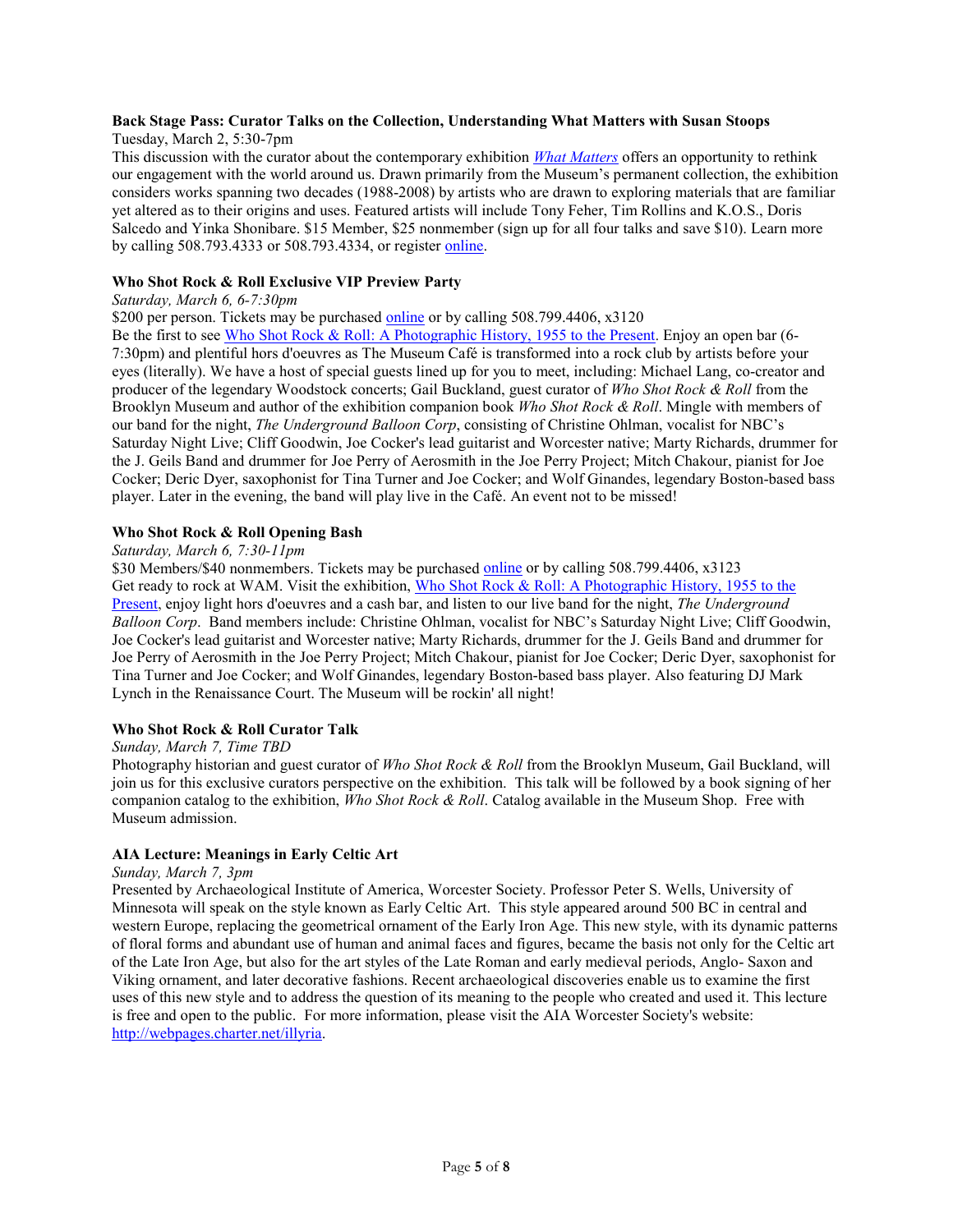## **Wormtown Rocks! Entries Due**

## *Wednesday, March 10*

Worcester has always been known for its lively music scene and its ability to nurture artists of all genres. This photo competition and exhibition, held April 6, 2010 - May 14, is a dynamic and unique snapshot of the music scene of the area, highlighting both photographic as well as musical talents. Winners of this juried competition will be presented with cash awards on Thursday, April 8<sup>th</sup>, at the opening reception. Intent-to-Submit forms for all artists wishing to be considered for entry are due at the Museum by Wednesday, March 10. [Download](http://www.worcesterart.org/WAM_public_images/wormtown_rocks_2010.pdf) the form. A local exhibition not to be missed! In collaboration with Arts Worcester.

## **Youth Art Month: Grades K-8 reception**

#### *March 14, 1-4pm*

Worcester Art Museum joins the Massachusetts Art Education Association and art teachers throughout the state in an exhibition and celebration that focuses on the importance of art in a child's education. [Youth Art Month](http://www.massarted.com/yam.html) (YAM) encourages public support for quality school art programs. Young artists in grades K–12 from schools throughout central Massachusetts create the artwork for this annual month-long exhibition in the Museum's Higgins Education Wing. You'll be inspired by the creativity and talent of the young artists right here in Massachusetts. Come see YAM at WAM 2010 and experience first-hand the importance of art in the curriculum. This reception is for students in the exhibition grades K-8 and their families. Free.

#### **Worcester in the 60's**

## *Sunday, March 14, 2pm*

Co-founder of the Worcester night club "The Comic Strip" in the 1960's, Ed Medaus lived and breathed live music in Worcester. The club was packed every week with hundreds of High School students out to dance and meet people, and almost every weekend the biggest recording artists of the day played there, including Neil Diamond, The Animals, The Young Rascals, Tommy James and the Shondells, The Yardbirds with Jeff Beck, Sam the Sham and the Pharoahs, and The Barbarians. Hear Mr. Medaus' take on the exhibition, and how Worcester was, and is, a vibrant place for live music. Free with Museum admission.

## **Youth Spring Classes**

#### *Starting March 16*

Check online or flip through the *Classes* brochure to see the artistic opportunities that pop up when spring reaches WAM. Parents and children ages 3–5 get ready for spring in *Here Comes Mr. Sun*. Students ages 5–7 can learn the basics in traditional studio art classes such as *Painting for the Young Artist* or *Stories in Art.* 8–10 year olds can explore the arts and story of famous artists during *In the Style of (insert artists name here!)*. Artists ages 11–13 can create an online gallery in *Virtual Painting.* Learn more by calling 508.793.4333 or 508.793.4334, or browse the Classes brochure [online.](http://www.worcesterart.org/Education/) Register early as classes fill quickly!

## **Back Stage Pass: Curator Talks on the Collection, Hard to Love (And Why You Should) - Nineteenth-Century American Sculpture with William Rudolph**

*Tuesday, March 16, 5:30-7pm*

In the mid to late19th century, American sculpture flourished like never before, both as studio pieces and in public monuments. Some of the greatest names in American sculpture are represented in WAM's collections. But tastes in the early 21st century are radically different from our 19th century ancestors, and today this material often looks bizarre and inaccessible. Examine the strange roots and stranger appearances of some of our treasures— and other famous examples as well. American 19th century sculpture was strange for a reason: and now you will find out why and how understanding it can tell us a lot about popular taste in the past. From drowned adulteresses to evil queens to happy children and mischievous mythological critters, there's a lot to explore for those brave enough. \$15 Member, \$25 nonmember (sign up for all four talks and save \$10). Learn more by calling 508.793.4333 or 508.793.4334, or register [online](https://educationreg.worcesterart.org/wconnect/CourseStatus.awp?~~10WAHST368).

## **March Tour of the Month** *Before and After: The Children of WAM*

*Wednesday, March 17, 2pm Saturday, March 20, 2pm*

What became of the children that are portrayed in portraits throughout the WAM collection? Docent Bruce Plummer will take an in-depth look at their real-life tales. Free with Museum admission.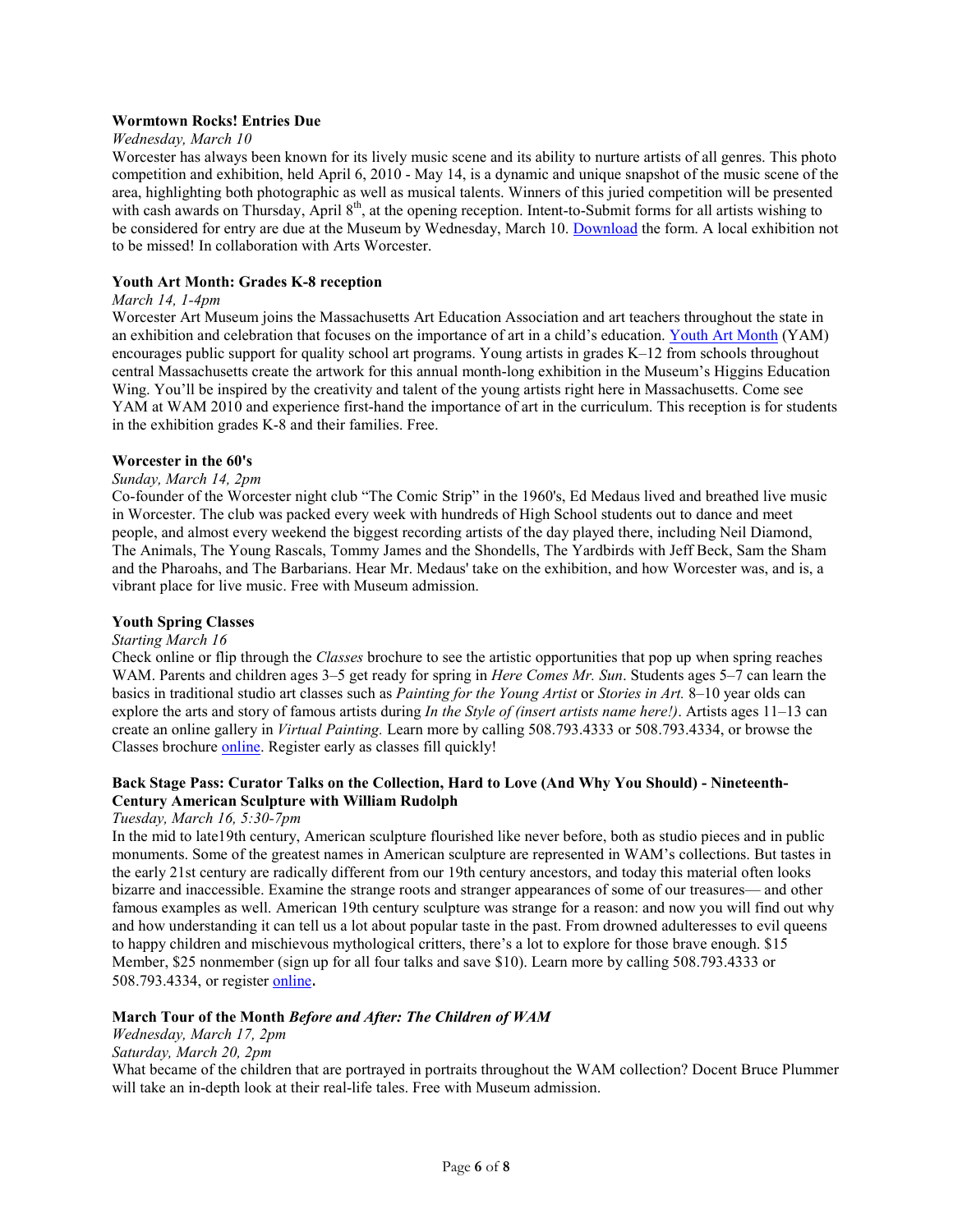## **Youth Art Month: Grades 9-12 reception**

#### *March 18, 5:30-8pm*

Worcester Art Museum joins the Massachusetts Art Education Association and art teachers throughout the state in an exhibition and celebration that focuses on the importance of art in a child's education. [Youth Art Month](http://www.massarted.com/yam.html) (YAM) encourages public support for quality school art programs. Young artists in grades K–12 from schools throughout central Massachusetts create the artwork for this annual month-long exhibition in the Museum's Higgins Education Wing. You'll be inspired by the creativity and talent of the young artists right here in Massachusetts. Come see YAM at WAM 2010 and experience first-hand the importance of art in the curriculum. This reception is for students in the exhibition grades 9-12 and their families. Free.

## **Third Thursdays: Music, Tastings & Art**

#### *Thursday, March 18, 5:30-8pm*

Enjoy music, tastings and art during Third Thursdays  $\omega$  WAM. In March listen to alternative pop/rock with Hat on, [Drinking Wine,](http://www.hatondrinkingwine.com/) tastings with [Dr. Gonzo's Uncommon Condiments,](http://www.drgonzos.com/) and a tour of the exhibition Who Shot Rock & [Roll.](http://www.worcesterart.org/Exhibitions/who_shot_rock.html) Always great company, cash bar. This event will be held in the Renaissance Court. Free with Museum admission.

#### **A Rock & Roll Family Day**

#### *Sunday, March 21, 1-4:30pm*

Discover the Museum with your family in this fun Family Day! Explore the exhibition *[Who Shot Rock & Roll](http://www.worcesterart.org/Exhibitions/who_shot_rock.html)*, and see many other works in the WAM collection that were inspired by music. Take part in this adventure for all ages through art-making activities, games, performances from the [Worcester Children's Chorus,](http://www.worcesterchildrenschorus.com/) tours with teens from South High, and much more! Free with Museum admission. 17 and under always free. Family Day is sponsored by Unum.

#### **Back Stage Pass: Curator Talks on the Collection, Building a Dutch Collection with Director Jim Welu** *Tuesday, March 23, 5:30-7pm*

The Worcester Art Museum's distinguished collection of Dutch art was built over the past century through generous gifts and astute purchases. All of the Museum's 12 directors have added to the Dutch collection. Join our current director, Jim Welu, a specialist in Dutch art, on a gallery tour as he discloses the many fascinating, behindthescenes stories about the acquisitions that make up this important collection. \$15 Member, \$25 nonmember (sign up for all four talks and save \$10). Learn more by calling 508.793.4333 or 508.793.4334, or register [online.](https://educationreg.worcesterart.org/wconnect/CourseStatus.awp?~~10WAHST366) 

## **WAM Zip Trip: The Spoleto Frescoes**

#### *Saturday, March 27, 12pm*

Art is on the fast track, as the Museum invites visitors to take part in a fast-paced docent-led gallery talk. Zip Trip tours are approximately 20 minutes and are designed to offer a short but in-depth view of a single work (or artist) on view in the Museum. This tour concentrates on *The Spoleto Frescoes*. Free with Museum admission.

## **Concert: Jacqui Naylor**

#### *Saturday, March 27, 8pm*

Something a little different! Jacqui Naylor is a jazz musician who has been inspired by rock music all her life. Jacqui's newest CD is called "You Don't Know Jacq" and is her 7<sup>th</sup> CD release. She is a jazz- pop stylist who surprises with a unique fusion of genres she calls "acoustic smashing". Her band will perform a familiar jazz instrumental and fuse a rock melody/ lyric against it. The results are fresh and exciting and lead her to be an artist to watch. Presented with WICN Public Radio this event will be held at Tuckerman Hall. Tickets are \$30 per person and can be purchased online at [www.mechanicshall.org](http://www.mechanicshall.org/) or by calling 508.752.0888.

#### *About the Worcester Art Museum*

*Located on Salisbury St., in Worcester, Massachusetts, the Worcester Art Museum opened in 1898 and is one of America's most respected art museums. The Museum is world-renowned for its 35,000-piece collection of paintings, sculpture, decorative arts, photography, prints, drawings and new media. Special exhibitions showcase masterworks, seldom-seen gems, and important works on loan. The Museum also features a café, shop, and library and offers year round classes for children and adults. Enhance your Museum experience by joining a tour, lecture, gallery talk, concert, performance, family day, party or other event offered throughout the year. Docent led public tours are offered Saturdays at 11am and Sundays at 1pm, September through May.*